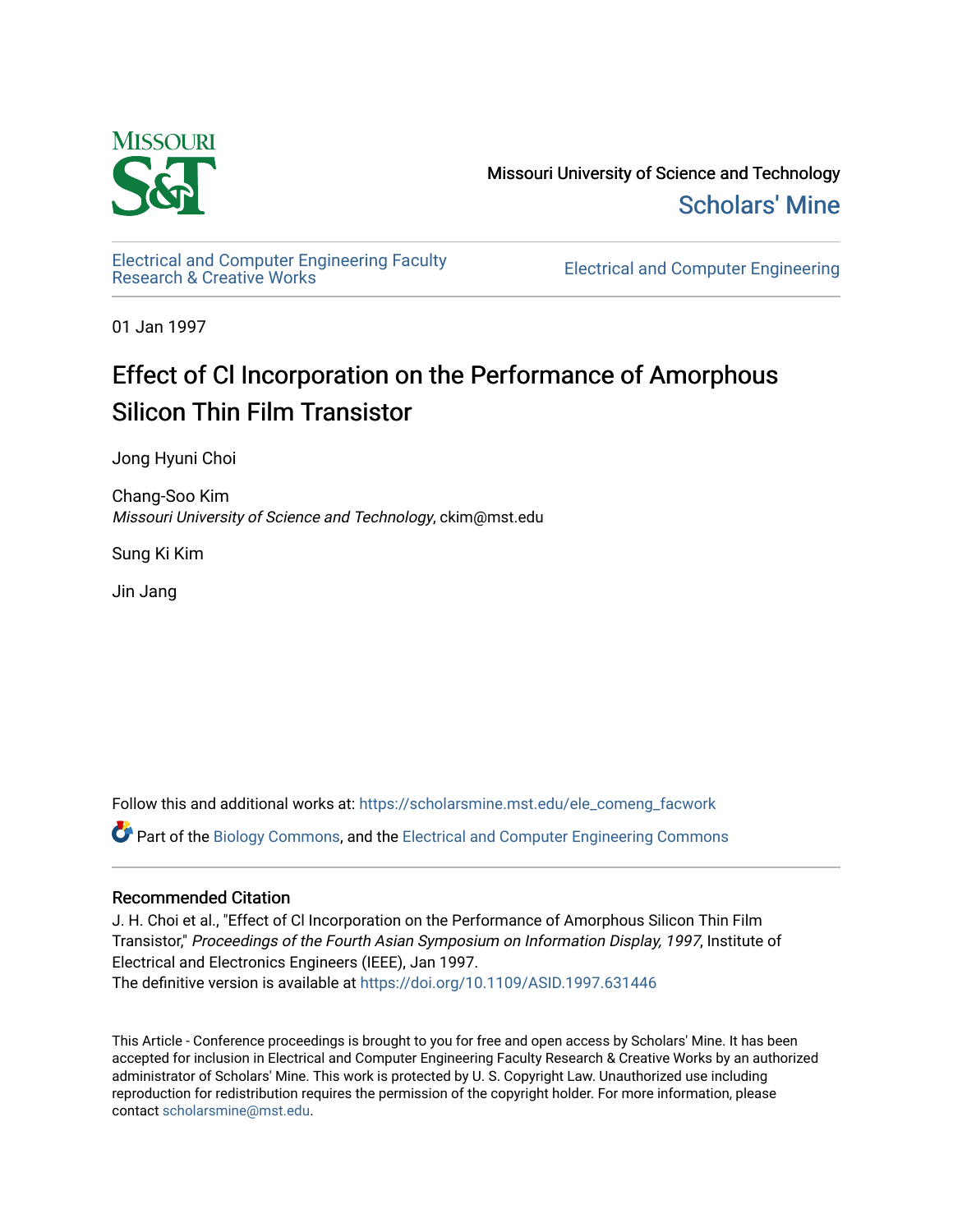# **EFFECT OF C1 INCORPORATION ON THE PERFORMANCE OF AMORPHOUS SILICON THIN FILM TRANSISTOR**

Jong Hyun Choi, Chang So0 Kim, Sung Ki Kim and Jin Jang

*Department of Physics, Kyung Hee University, Dongdaemoon-ku, Seoul 130-701, Korea* 

*Abstract* - **We have studied the effect of CI incorporation**  on the performance of amorphous silicon thin film **transistors (a-Si:H(:CI) TFTs). The off-state leakage currents of a-Si:H(:CI) TFTs under light illuminations are much lower than those of a-Si:H TFT, caused by the fact that the photoconductivity of a-Si:H(:CI) are much lower than those of conventional a-Si:H. The a-Si:H(:CI) films deposited between [SiHzC12]/[SiH4]** = **0.04 and**   $[SiH_2Cl_2]/[SiH_4] = 0.12$  show a p-type conduction, leading to much lower photoconductivity. The TFT using a-Si:H(:CI) deposited with  $[\text{SiH}_2\text{Cl}_2]/[\text{SiH}_4] = 0.04$  exhibited a field **effect mobility of 0.41 cm2Ns and a threshold voltage of 5.56 V, but the off-state leakage current under light illumination**  is 2 orders of magnitude smaller than that of conventional a-**Si:H TFT.** 

#### **1. INTRODUCTION**

Thin-film transistors (TFTs) including an active layer of amorphous silicon or polycrystalline silicon have been widely employed as the pixel-driving elements of a liquid crystal display (LCD). Particularly, a-Si:H TFT is advantageous to the production of large screen displays and facilitates mass-production.1 When employing a-Si:H layer, the main issues are to improve the production throughput and to reduce the off-state leakage currents under light illumination.

A-Si:H has high photoconductivity which results in high off-state leakage currents of a-Si:H TFT under light illumination.<sup>2</sup> Particularly, the off-state leakage current under light illumination is a serious problem in the projection and/or video displays which require high intensity backlight illumination. Recently, the fully selfaligned a-Si:H TFT has been developed to reduce the parasitic capacitance between source/drain and gate electrodes. However, it has high off-state leakage current under light illumination compared to conventional TFT.3 Therefore, to reduce the off-state leakage current in a-Si:H TFT under illumination is very important to obtain a high quality TFT-LCD.

The off-state leakage current can be lowered by reducing the thickness of undoped a-Si:H, however, this also decreases the field effect mobility of the TFT.4 The off-state leakage current of a-Si:H TFT is mainly due to the holes induced at the a-Si:H interfaced to a gate insulator. However, under light illumination, electrons are the majority carriers when a negative gate voltage is applied to the TFT because electron mobility is much higher than that of hole.<sup>5</sup>

Recently, C1 incorporated hydrogenated amorphous silicon  $(a-Si:H(CI))$  has been prepared by various deposition methods using  $SiH<sub>2</sub>Cl<sub>2</sub>$  mixtures to improve film quality,<sup>6</sup> to improve the stability,<sup>7</sup> or to increase deposition rate.8

In our previous work we have studied the electrical and optical properties of a-Si:H(:Cl) films deposited by remote plasma chemical vapor deposition (RPCVD) using  $SiH_4/SiH_2Cl_2/H_2/He$  mixture with  $[SiH_2Cl_2]/[SiH_4] = 0.1$ and obtained the a-Si:H(:Cl) films with C1 concentration of  $7 \times 10^{18}$  cm<sup>-3</sup> and Urbach energy of 55 meV at the substrate temperature of 240 °C.<sup>9</sup> The defect density and Urbach energy of a-Si:H are not much changed by addition of  $10\%$  SiH<sub>2</sub>Cl<sub>2</sub> to silane plasma. Also we have fabricated the low off-state leakage current a-Si:H TFT using a-Si:H(:Cl) deposited at 240 °C.<sup>10</sup> In the present work the a-Si:H(:CI) TFTs have been fabricated using the a-Si: $H(CI)$  films deposited at 300 °C with  $[SiH_2Cl_2]/[SiH_4] = 0.04 \sim 0.12$  in order to study the effect of C1 incorporation on the performance of a-Si:H TFT.

### **11. EXPERIMENTS**

The a-Si:H(:Cl) films were deposited by RPCVD using  $SiH<sub>4</sub>/SiH<sub>2</sub>Cl<sub>2</sub>/H<sub>2</sub>/He$  mixtures, in which the substrate temperature as well as  $[SiH_2Cl_2]/[SiH_4]$  ratio have been changed. We used He as a non-depositing, exciting species. Helium was passed through the plasma generating region contained inside a cylindrical quartz tube of a diameter of 3.8 cm. The distance between the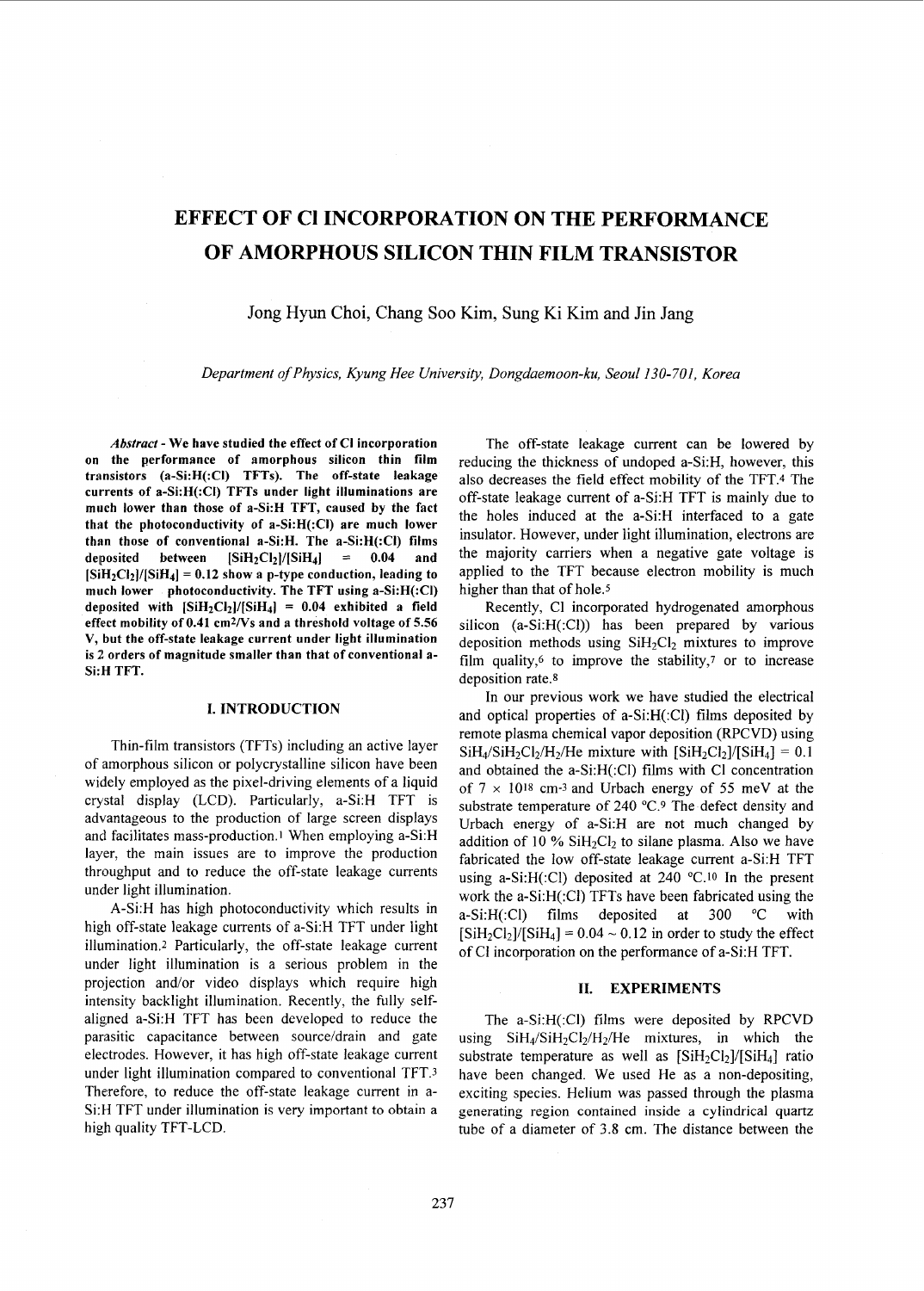<span id="page-2-0"></span>bottom of the quartz tube and substrate holder in the deposition reactor was  $\sim$  10 cm. Downstream from the plasma, in the deposition area,  $SiH<sub>4</sub>/SiH<sub>2</sub>Cl<sub>2</sub>/H<sub>2</sub>/He$  was added for deposition of a-Si:H(:Cl) films. The flow rates of He,  $H_2$ , and Si $H_4$  were fixed at 100 sccm, 2 sccm and 1 sccm, respectively. The plasma was generated by applying rf power of 10 W at 13.56 MHz to **an** induction coil, wrapped around the outside of quartz tube.

The transistor used in this study is a conventional inverted staggered structure. Cr metal was deposited on the glass substrates by sputtering and patterned by standard photolithography to act as the gate electrodes. Three layers of 350 nm thick SiN<sub>x</sub>, 150 nm thick a-Si:H(:Cl), and 50 nm thick n+ a-Si:H were consecutively deposited in an RPCVD reactor. The  $\text{SiN}_x$  layer was deposited by  $SiH_4$  and  $NH_3$  gas mixture with 1.8 %  $SiH_4$ in NH<sub>3</sub> at 300 °C and the undoped a-Si:H(:Cl) was deposited from a gas mixture of  $SiH<sub>2</sub>Cl<sub>2</sub>$  and  $SiH<sub>4</sub>$ . The n+ a-Si:H, of resistivity  $\sim$ 100 ohm cm, was used to ensure an ohmic contact with the source/drain metals. The A1 was evaporated on the n+ a-Si:H and then patterned to be used as source/drain contacts. The  $n+$  layer in the channel was etched by  $CF_4$  plasma. The ratio of width to length of a TFT was 60  $\mu$ m/30  $\mu$ m. The light was illuminated from the back or front side to compare the difference in the offstate leakage currents under light illumination between a-Si:H(:CI) TFT and conventional one.

#### **111. RESULTS AND DISCUSSION**

Figure 1 shows the comparison of the  $I_D-V_G$ characteristics between a-Si:H TFT and a-Si:H(:Cl) TFT under backlight illumination. The off-state drain currents under light illumination of a-Si:H(:Cl) TFTs using a-Si:H(:Cl) films deposited with  $[SiH_2Cl_2]/[SiH_4] = 0.04$ , 0.08, 0.12 are much lower than that of a-Si:H TFT, caused by the fact that the photoconductivity of a-Si:H(:Cl) is much lower than those of the conventional a-Si:H. The a-Si:H(:Cl) films deposited between  $[SiH_2Cl_2]/[SiH_4] = 0.04$  and  $[SiH_2Cl_2]/[SiH_4] = 0.12$  show a p-type conduction, leading to lower photoconductivity. From Fig. 1, it can be seen that the off-state dark leakage currents of a-Si:H(:Cl) TFT are much higher than those of conventional a-Si:H TFT at high negative gate bias, which is presumably due to the less density of states in the gap below the midgap of a-Si:H(:CI). The density of states below the midgap of p-type a-Si:H is lower than that of n-type a-Si: H by defect pool model.<sup>11</sup>

Figure 2 shows the comparison of the  $I_D-V_G$ characteristics between a-Si:H TFT and a-Si:H(:Cl) TFT under front light illumination of 6600 Lux. By using a-Si:H(:Cl) as an active layer of the TFT, the off-state leakage current can be reduced by at least 2 orders of magnitude, which is also due to lower photoconductivity of  $a-Si:H(CI)$ .

Figure 3 shows the plots of  $\sqrt{I_D}$  against V<sub>G</sub> for a-Si:H(:Cl) TFTs to obtain field effect mobility and threshold voltage from  $I_D^{1/2} = (WC_i \mu_{fe}/2L)^{1/2}(V_G - V_T)$ , where  $I_D$ ,  $\mu$ <sub>fe</sub>,  $V_G$ ,  $V_T$ , and  $C_i$  are drain current, field effect mobility, gate voltage, threshold voltage, and the capacitance of silicon-nitride, respectively.12



Fig. 1. Comparison of the  $I_D-V_G$  characteristics between a-Si:H TFT and a-Si:H(:Cl) TFT under backlight illumination.



Fig. 2. Comparison of the  $I_D-V_G$  characteristics between a-Si:H TFT and a-Si:H(:CI) TFT under front light illumination of 6600 Lux.

The field effect mobility decreases and the threshold voltage increases with increasing  $SiH<sub>2</sub>Cl<sub>2</sub>$  flow rate. The threshold voltage and field effect mobility of the a-Si:H(:CI) TFT using an a-Si:H(:Cl) layer deposited with  $[SiH_2Cl_2]/[SiH_4] = 0.04$  are 5.56 V and 0.41 cm<sup>2</sup>/Vs, respectively. The field effect mobility decreases by 18 % and the threshold voltage increases by 46 % compared to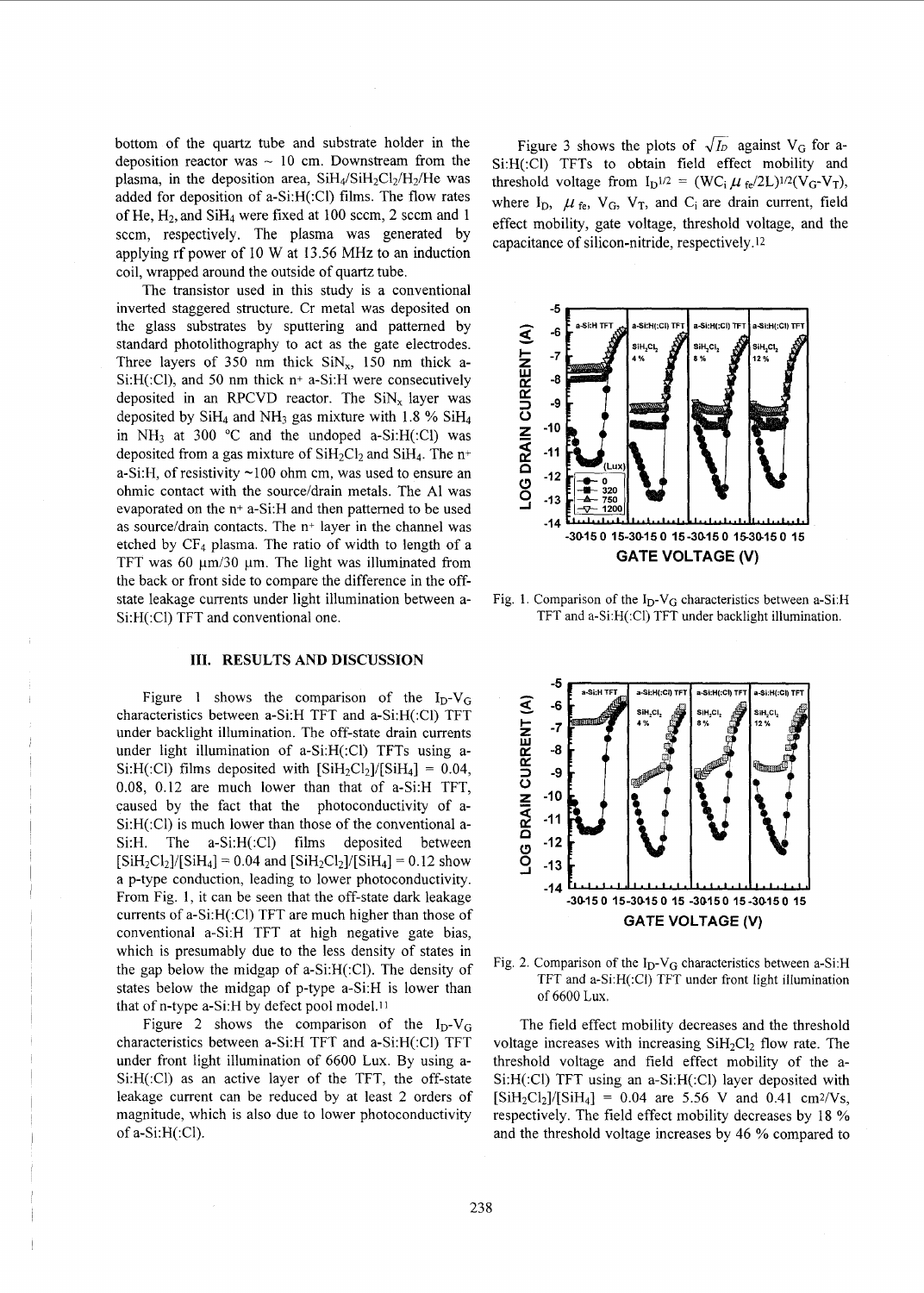those of conventional a-Si:H TFT.



[Fig.](#page-2-0) 3. Plots of  $\sqrt{h}$  against V<sub>G</sub> for a-Si:H(:Cl) TFTs to obtain field effect mobility and threshold voltage.



Fig. **4.** The field effect mobility and threshold voltage **for** the a-Si:H(:CI) TFTs.

Figure 4 shows the field effect mobility and threshold voltage for the a-Si:H(:Cl) TFTs, obtained from Fig. 1. With increasing  $[SiH_2Cl_2]/[SiH_4]$ , the field effect mobility decreases slightly and threshold voltage increases. The Fermi level of Cl incorporated a-Si:H is lower than conventional a-Si:H. The increase in the threshold voltage may be due to the increase in the defect density by CI incorporation and/or due to the shift of the Fermi-level in the band gap toward the valence band edge.

The density of states in the **gap** of a-Si:H(:Cl) will be modified by the introduction of C1 into a-Si:H, resulting

in the shift of the Fermi-level toward the valence band edge. The Fermi-level of a-Si:H is determined from the charge neutrality condition. The acceptor-like states are extended from the conduction band edge and the donorlike states from the valence band edge, and dangling bonds exit around the midgap. Among these, some states are charged positively and other states are negatively charged with the same amount. The position of the Fermilevel can be lowered by the reduction of donor-like states or by the increase of the acceptor-like states. The modification in the density of the states in the gap by the incorporation of C1 atoms in a-Si:H should be studied in the future in order to understand the origin of the shift of the Fermi-level toward the valance band edge by Cl incorporation. However, the density of states in the gap below the midgap appears to be reduced by C1 incorporation, which is consistent with the high leakage currents of a-Si:H(:Cl) TFTs under dark condition at high negative bias region, as shown in Figs. 1 and 2.



Si:H(:CI) films.

The off-state leakage current of a-Si:H TFT under light illumination is related with its photoconductivity, so that the photoconductivity for the a-Si:H(:Cl) films have been investigated. The results are shown in Fig. 5. With increasing  $[SiH_2Cl_2]/[SiH_4]$ , the photoconductivity decreases remarkably at first and then saturates. The photoconductivity of a-Si:H(:Cl) is at least **2** orders of magnitude lower than that of undoped a-Si:H.

The photoconductivity of a-Si:H has a close relationship with the position of the Fermi-level. The position of the Fermi-level for a-Si:H(:Cl) film exists below the midgap, so that the a-Si:H(:Cl) shows a p-type behavior. It should be noted that the photoconductivity of p-type a-Si:H is much lower than that of n-type a-Si:H, because the mobility of electron is much higher than that of hole.<sup>5</sup>